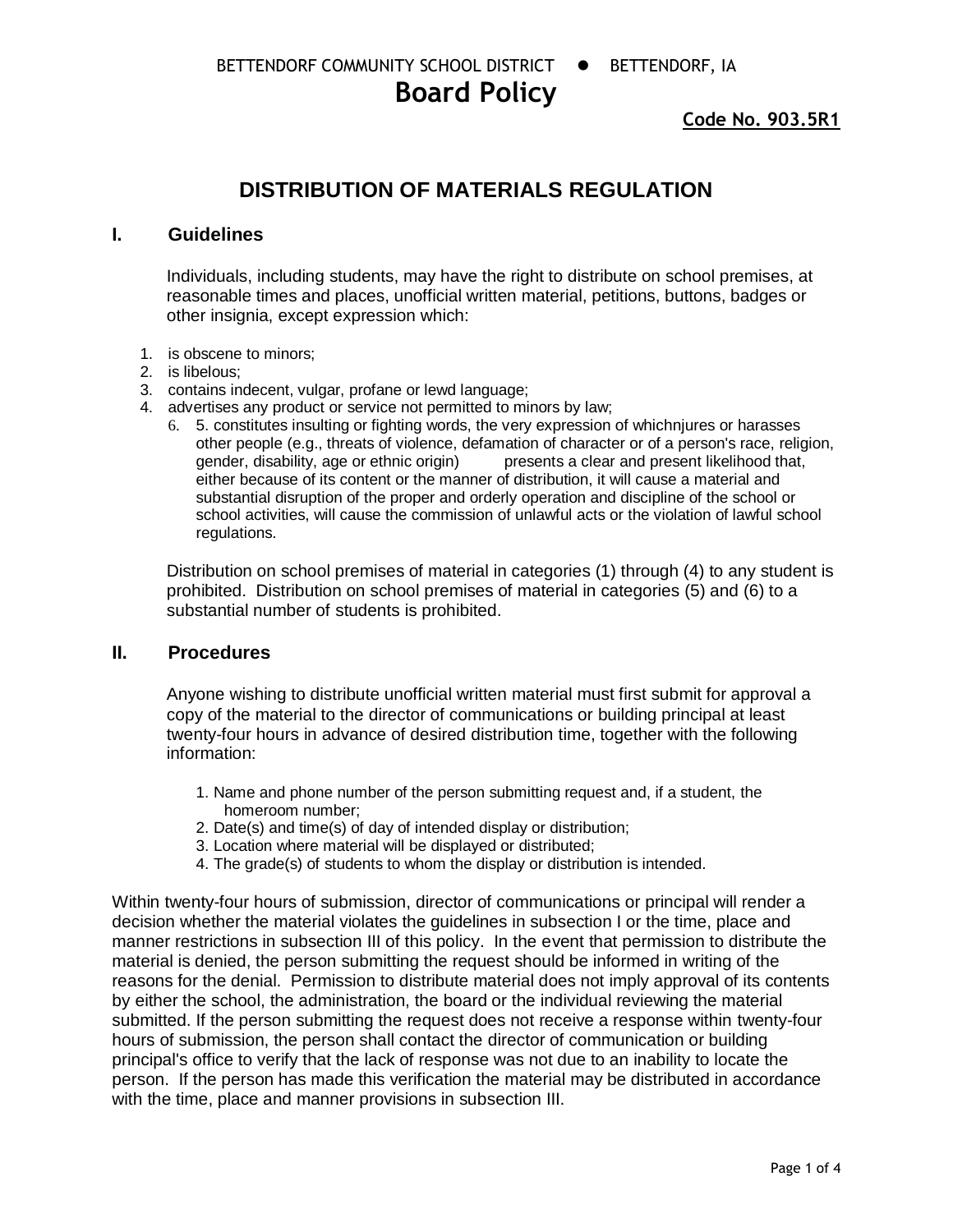If the person is dissatisfied with the decision of the director of communications or principal, the person may submit a written request for appeal to the superintendent. If the person does not receive a response within three school days of submitting the appeal, the person shall contact the Superintendent to verify that the lack of response is not due to an inability to locate the person. If the person has made this verification, the material may be distributed in accordance with the time, place and manner provisions in subsection III.

At every level of the process the person submitting the request shall have the right to appear and present the reasons, supported by relevant witnesses and material, as to why distribution of the written material is appropriate.

Permission to distribute material does not imply approval of its contents by either the school district, the Board, the administration or the individual reviewing the material submitted.

#### **III. Time, place and manner of distribution**

The distribution of written material is prohibited when it blocks the safe flow of traffic within corridors and entrance ways of the school or otherwise disrupts school activities. The distribution of unofficial material shall be limited to a reasonable time, place and manner as follows:

- 1. The material shall be distributed from a table set up for the purpose in a location designated by the principal, which location shall not block the safe flow of traffic or block the corridors or entrance ways, but which shall give reasonable access to students.
- 2. The material shall be distributed either before and/or after the regular instructional day.
- 3. No written material may be distributed during and at the place of a normal school activity if it is reasonably likely to cause a material and substantial disruption of that activity.

#### **IV. Definitions**

The following definitions apply to the following terms used in this policy:

- 1. "Obscene to minors" is defined as:
	- (a) The average person, applying contemporary community standards, would find that the written material, taken as a whole, appeals to the prurient interest of minors of the age to whom distribution is requested;
	- (b) The material depicts or describes, in a manner that is patently offensive to prevailing standards in the adult community concerning how such conduct should be presented to minors of the age to whom distribution is requested, sexual conduct such as intimate sexual acts (normal or perverted), masturbation, excretory functions, and lewd exhibition of the genitals; and
	- (c) The material, taken as a whole, lacks serious literary, artistic, political or scientific value for minors.
- 2. "Minor" means any person under the age of eighteen.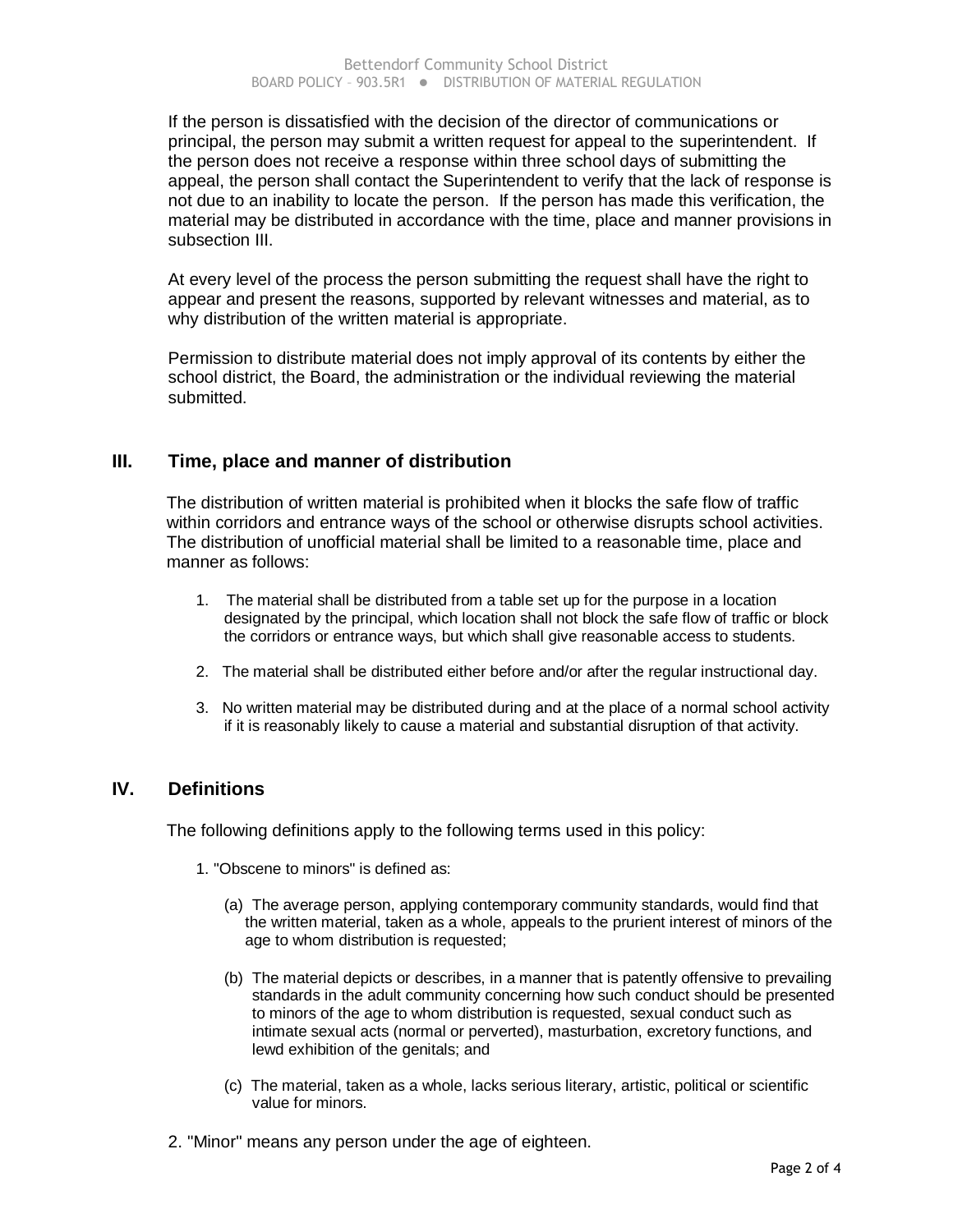- 3. "Material and substantial disruption" of a normal school activity is defined as follows:
	- (a) Where the normal school activity is an educational program of the district for which student attendance is compulsory, "material and substantial disruption" is defined as any disruption which interferes with or impedes the implementation of that program.
	- (b) Where the normal school activity is voluntary in nature (including, without limitation, school athletic events, school plays and concerts, and lunch periods), "material and substantial disruption" is defined as student rioting, unlawful seizures of property, widespread shouting or boisterous demonstration, sit-in, stand-in, walk-out, or other related forms of activity.(c) In order for expression to be considered disruptive, there must exist specific facts upon which the likelihood of disruption can be forecasted including past experience in the school, current events influencing student activities and behavior, and instances of actual or threatened disruption relating to the written material in question.
- 4. "School activities" means any activity of students sponsored by the school and includes, by way of example but not limited to, classroom work, library activities, physical education classes, official assemblies and other similar gatherings, school athletic contests, band concerts, school plays and in-school lunch periods.
- 5. "Unofficial" written material includes all written material except school newspapers, literary magazines, yearbooks, and other publications funded and/or sponsored or authorized by the school. Examples include leaflets, brochures, flyers, petitions, placards and underground newspapers, whether written by students or others.
- 6. "Libelous" is a false and unprivileged statement about a specific individual that tends to harm the individual's reputation or to lower him/her in the esteem of the community.
- 7. "Distribution" means circulation or dissemination of written material by means of handing out free copies, selling or offering copies for sale and accepting donations for copies. It includes displaying written material in areas of the school which are generally frequented by students.

#### **V. Disciplinary action**

Distribution by any student of unofficial written material prohibited in subsection I or in violation of subsection III may be halted, and students may be subject to discipline including suspension and expulsion. Any other party violating this policy may be requested to leave the school property immediately and, if necessary, local law enforcement officials will be called.